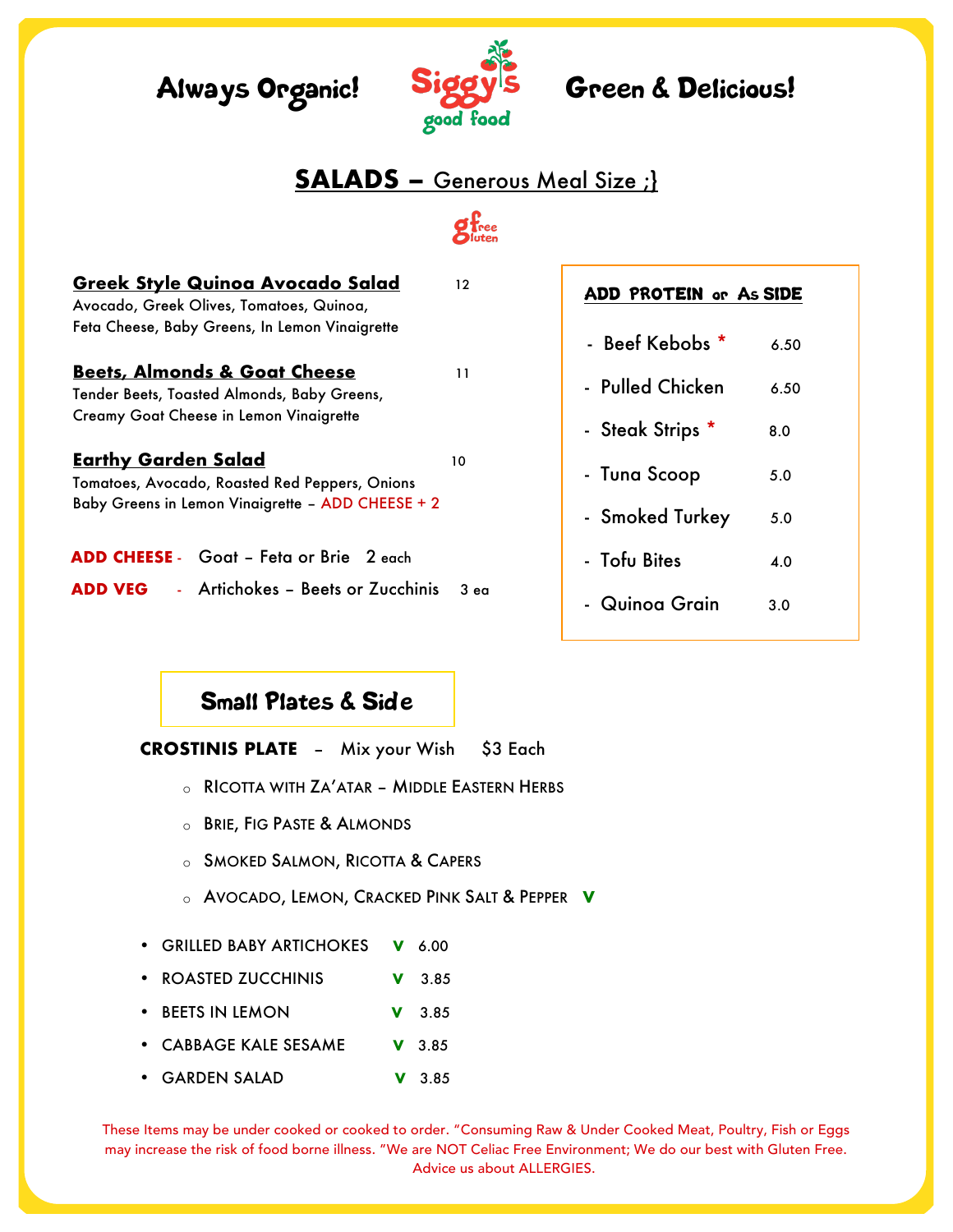



## **SANDWICH BAR**

**Choose Your BREAD –** Ciabatta Hero OR Wheat Wrap **givee** Gluten Free Wrap OR Over Bed of Baby Greens +1

• **Organic Pulled Chicken in Paprika Garlic** 11 With Baby Greens & Cilantro Habanero Vegan Mayo

- **Organic Steak Sandwich, Grass Fed** \* 12 Marinated Sliced Steak. Sautéed Mushrooms & Onions Tomatoes, Baby Greens & Herbs Vegan Mayo
- **Local Beef Kebobs Hero, Grass Fed** \* 11 Deliciously Flavored! With Caramelized Onions, Tomatoes, Baby Greens & Cilantro Habanero Mayo
- **All Mighty Tung** 10.5 In Lemon, Olive Oil & Paprika. Roasted Red Peppers, Baby Greens & Cilantro Habanero Vegan Mayo
- **Italian Smoked Turkey Sub** 10.5 Organic Hickory Smoked Turkey, Swiss Cheese, Roasted Peppers, Baby Greens & Greek Olive Paste
- **Mediterranean Grilled Veggies V** 10 Grilled Zucchinis, Artichokes, Roasted Peppers, Tomatoes, Baby Greens and Greek Olive paste **ADD TOFU + 2**
- **C.L.T. Hot** 9 Feta & Cheddar Cheese, Lettuce, Tomatoes, Olive Oil

#### ADD SIDE \$3.75 each

- Cabbage Kale Sesame Slaw
- Beets In Lemon Vinaigrette
- Garden Greens Salad
- Roasted Zucchinis

#### ADD CHEESE

 Feta - Goat or Brie Cheese 1.5 ea Cheddar or Swiss Cheese 1 ea

#### PASTE OPTIONS

Cilantro Habanero Vegan Mayo Green Herbs Vegan Mayo Greek Olives Paste Plain Vegan Mayo **Mustard** 

 $\mathcal{G}^{\mathbf{f}_{\text{free}}}_{\text{Iutten}}$  ALL Menu Items are Prepared Gluten Free. GF bread is offered, other breads are not GF Legan – Easy – We do not Use Butter, Cream, Stocks, Etc. Skip the Meet and Cheese

These Items may be under cooked or cooked to order. "Consuming Raw & Under Cooked Meat, Poultry, Fish or Eggs may increase the risk of food borne illness. "We are NOT Celiac Free Environment; We do our best with Gluten Free. Advice us about ALLERGIES.